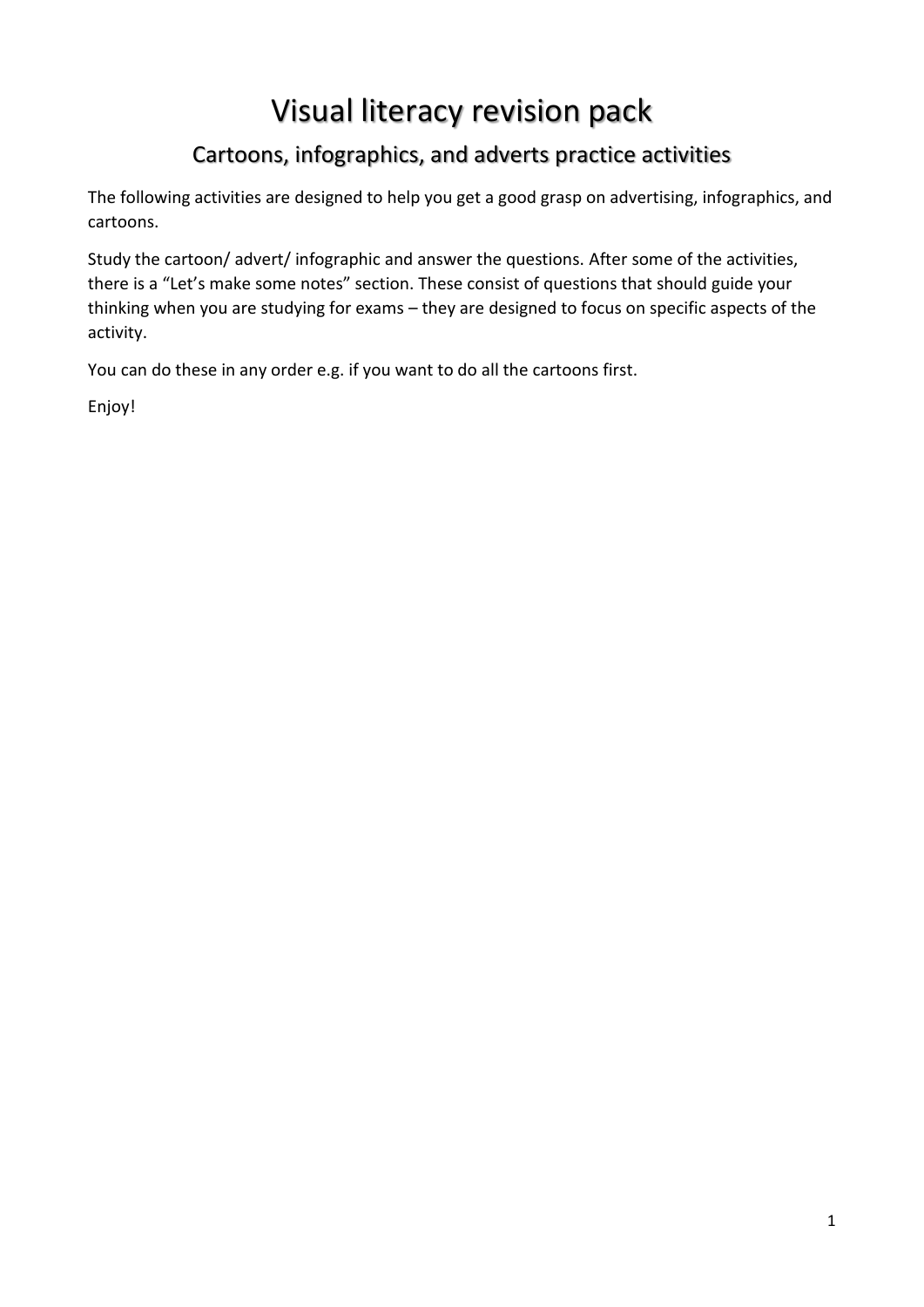## **Activity 1: Cartoon**



- 1. What figure of speech category do the following words belong to: "Gonk", "splot", "spat" and "thwack"?
- 2. Explain why words such as "Gonk", "splot", "spat" and "thwack" are used.
- 3. Refer to frame 1. Explain what is happening in this frame by referring to the entire frame.
- 4. How do we know that the bowl was thrown in frame 2?
- 5. Refer to frame 4 and describe how we know that the character is in pain.
- 6. Refer to frame 7. Examine how each character is feeling.

#### Let's make some notes!

In the language section of your book, answer the following questions based on your answers from the cartoon above. Make sure you answer them thoroughly because they will form part of your study notes for your exams!

1. Movement in cartoons is shown in different ways. Briefly explain how this is done and draw an example next to your explanation.

2. How is pain or shock shown in cartoons?

3. Make a note of how different facial expressions are conveyed in cartoons. Focus on the one's in the cartoon above. As you complete more activities, add to the list!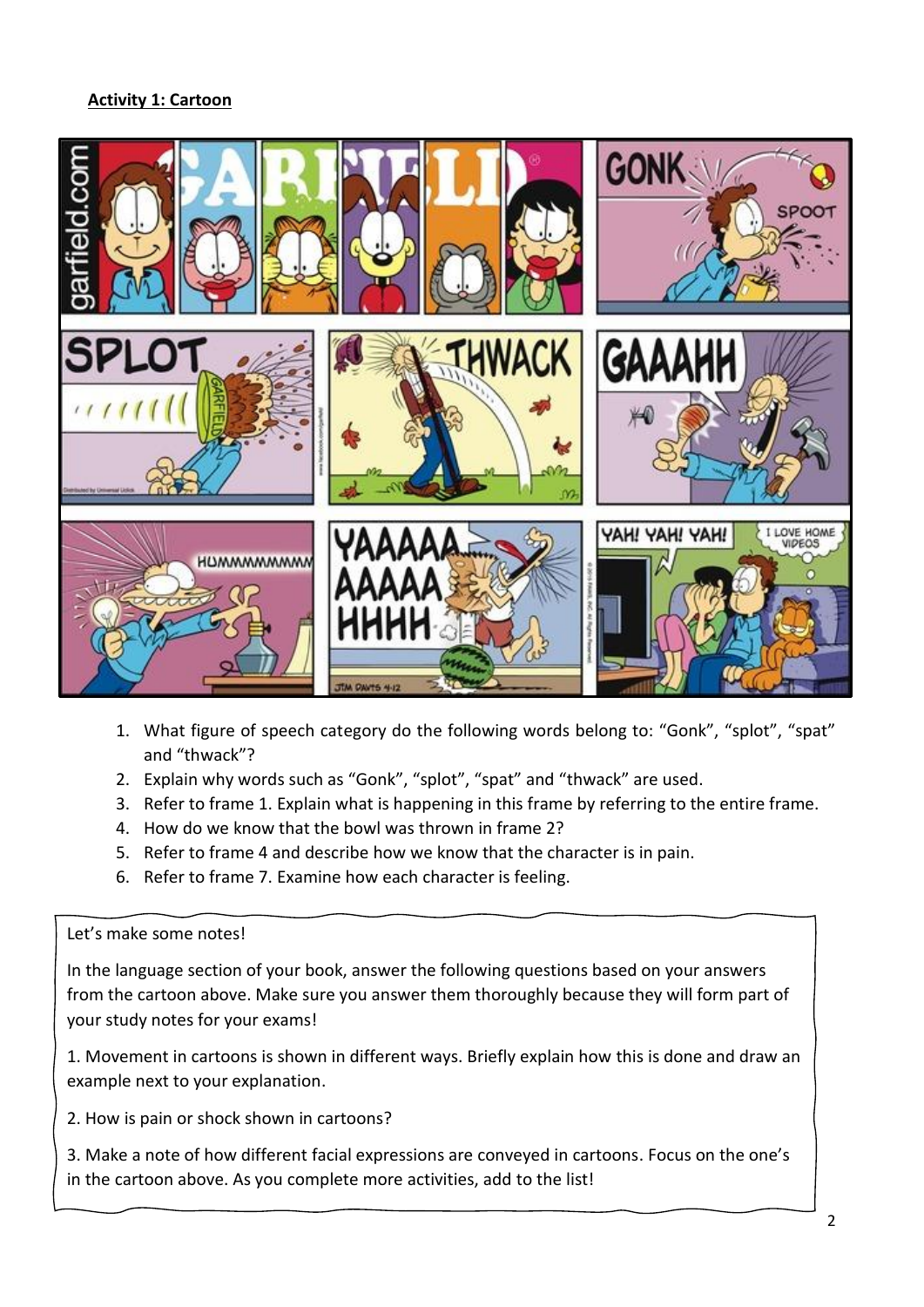#### **Activity 2: Cartoon**



- 1. Who are the two characters in the cartoon?
- 2. What is the setting of the cartoon?
- 3. Explain what a GoPro camera is with evidence from the cartoon.
- 4. Suggest a reason for the woman in frame 3 videotaping herself "crocheting a bootie".
- 5. Give two VISUAL clues that the man is bored.
- 6. Explain what you think the man's comment in frame 4 means. Hint: Explain the saying "to watch paint drying" means and then make the link to what the woman is doing and how the man feels about it

Let's make some notes! Language.

- 1. Explain what a "saying" is and give one of your own examples.
- 2.1. What is the punctuation mark used in "what're" in frame 1?

2.2. Give another example of this punctuation mark where it is performing the same function

2.3. What is the other name and function of this punctuation mark?

2.4. Give an example for 2.3. above.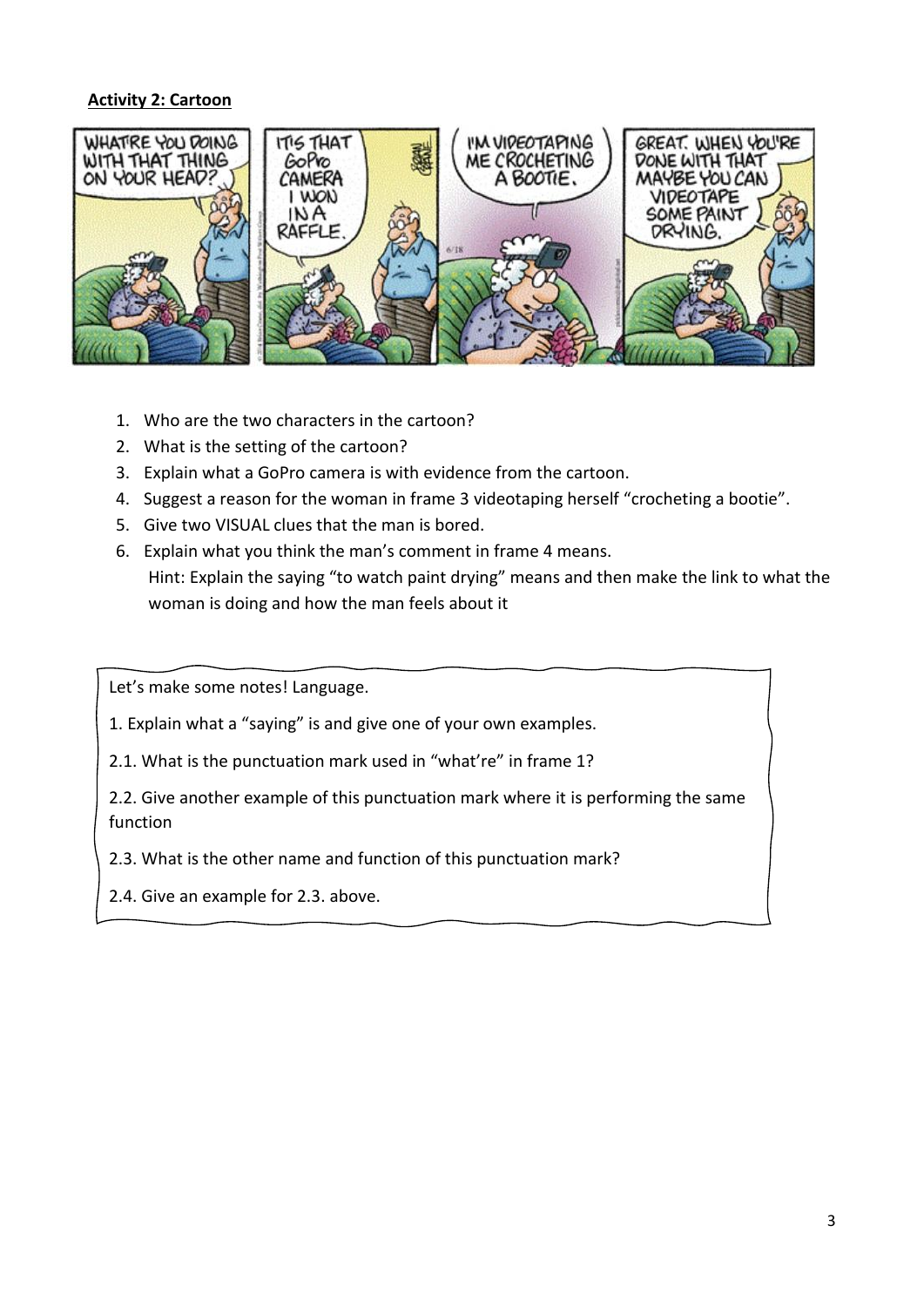## **Activity 3: Infographic**



- 1. The above image is called an infographic. Infographic is made up of the words *information*  and *graphic.* What is the term used to describe "infographic"?
- 2. What is the NAME of the brand this infographic is advertising?
- 3. Redraw the logo of the brand.
- 4. TikTok's slogan is "Make every second count". Explain what a slogan is.
- 5. What age group does this App appeal to most?
- 6. Do you think this App is popular? Give 3 pieces of evidence from the infographic to support your answer.
- 7. Would you suggest that the app is a waste of time? Give evidence from the infographic to support your answer.
- 8. What is the target audience of this infographic?

Let's make some notes!

1. Using your previous knowledge and what you have gained from this activity, explain what an infographic is.

2. Why are infographics useful?

3. Create an infographic of your own. It must be about half a page to a page.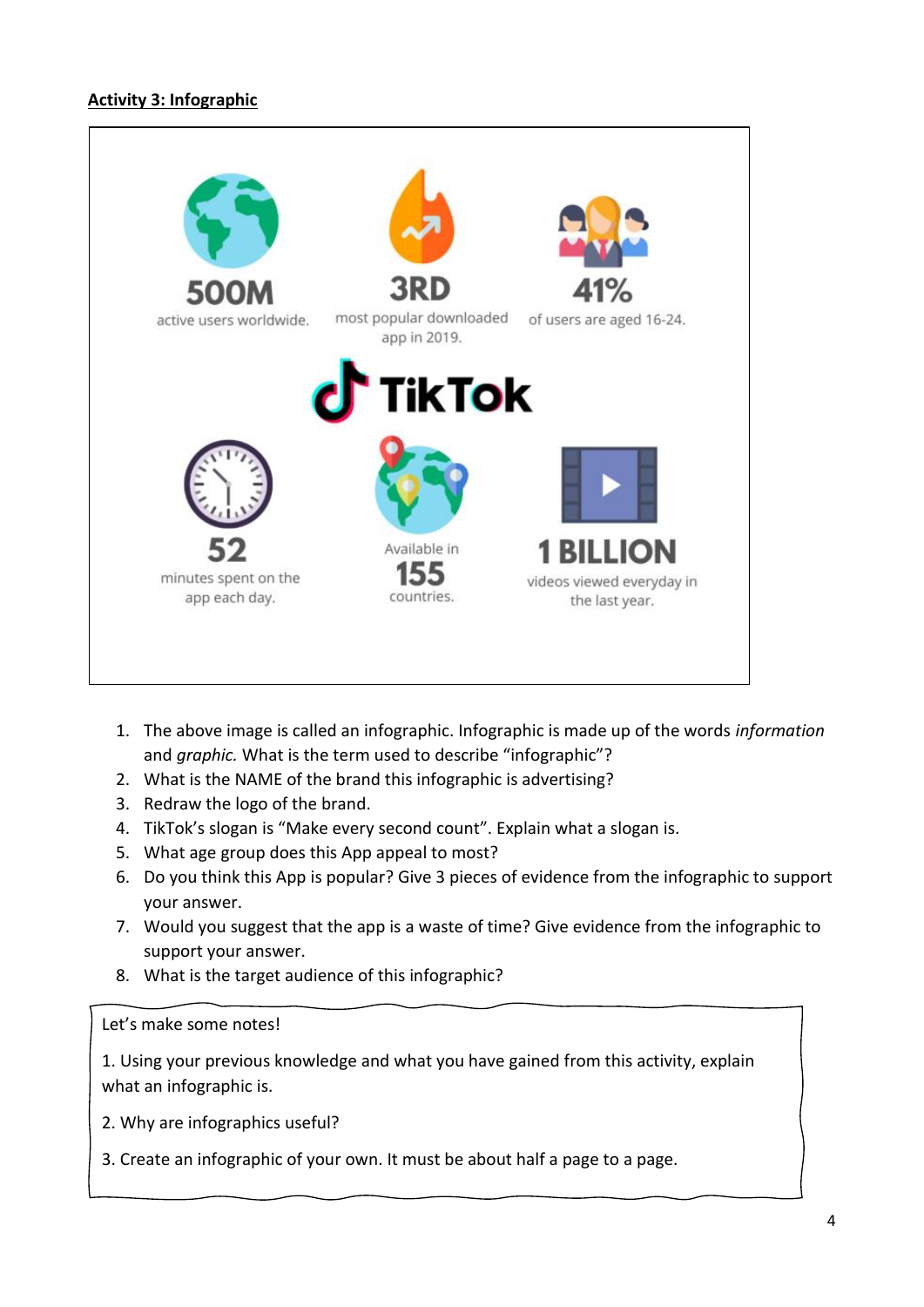### **Activity 4: Advert**



- 1. How many different types of Coca-Cola are shown in the advert above?
- 2. Account for the use of visuals in this advert.
- 3. Explain what a caption in an advert is.
- 4. Identify the caption in the advert above.
- 5. Explain why this caption is effective. Refer to the visual (i.e. the different cans) as well as the caption to support your answer.
- 6. Who is the target audience for this advert? Explain your answer.

Let's make some notes! Language.

1. Revise the following: A caption; a slogan; a logo; a brand. Choose a brand (any brand) and write down its slogan, brand, and its logo.

2. Visuals sometimes have a stronger effect on people than words. Sometimes they are used together to put across the message.

2.1) Do you think this advert relies more on visuals, words, or a combination of the two to be effective?

2.2) Explain your answer in 2.1 above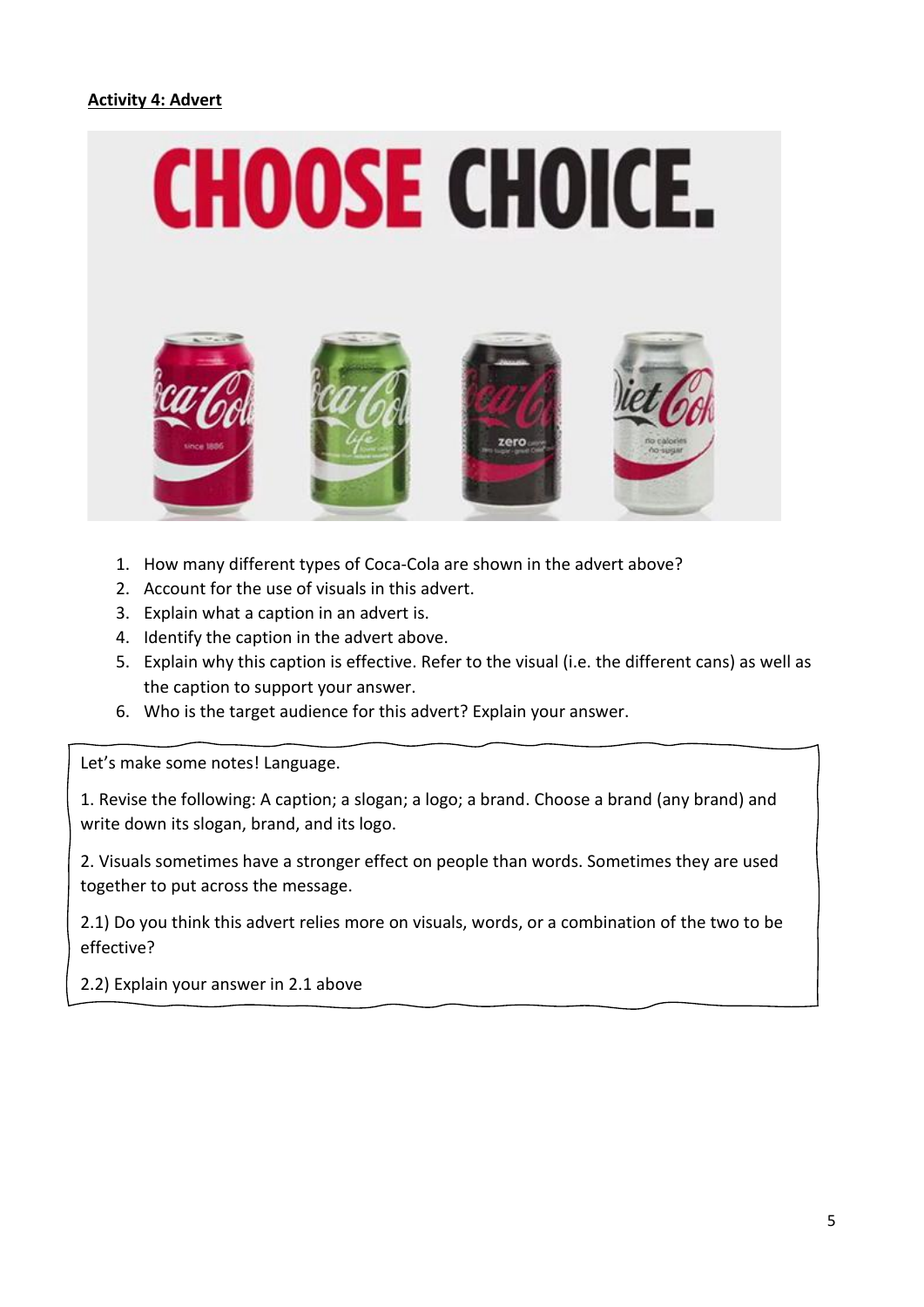### **Activity 5: Advert**

- 1. What product is being advertised?
- 2. Give the name of the company that sells this product.
- 3. What is the bottle made of?
- 4. What is the effect of using this method instead of showing the actual bottle?
	- a. Hint: speak about the connotations of using this fruit
- 5. Explain the caption of the advert
	- a. Hint: Focus on the words "grows Ketchup"



#### **Activity 6: Cartoon**

#### **Note: The sign on the fence says "BEWARE! VISCIOUS DOG"**

- 1. State whether the following statements are true or false. GIVE A REASON FOR YOUR ANSWER.
	- a. OMG is an acronym.
	- b. The apostrophe in "haven't" is an apostrophe of possession.
- 2. Why is the word "swear" written in larger, bold font?
- 3. Explain how we know the dog is feeling anxious. Refer to 3 visual and written clues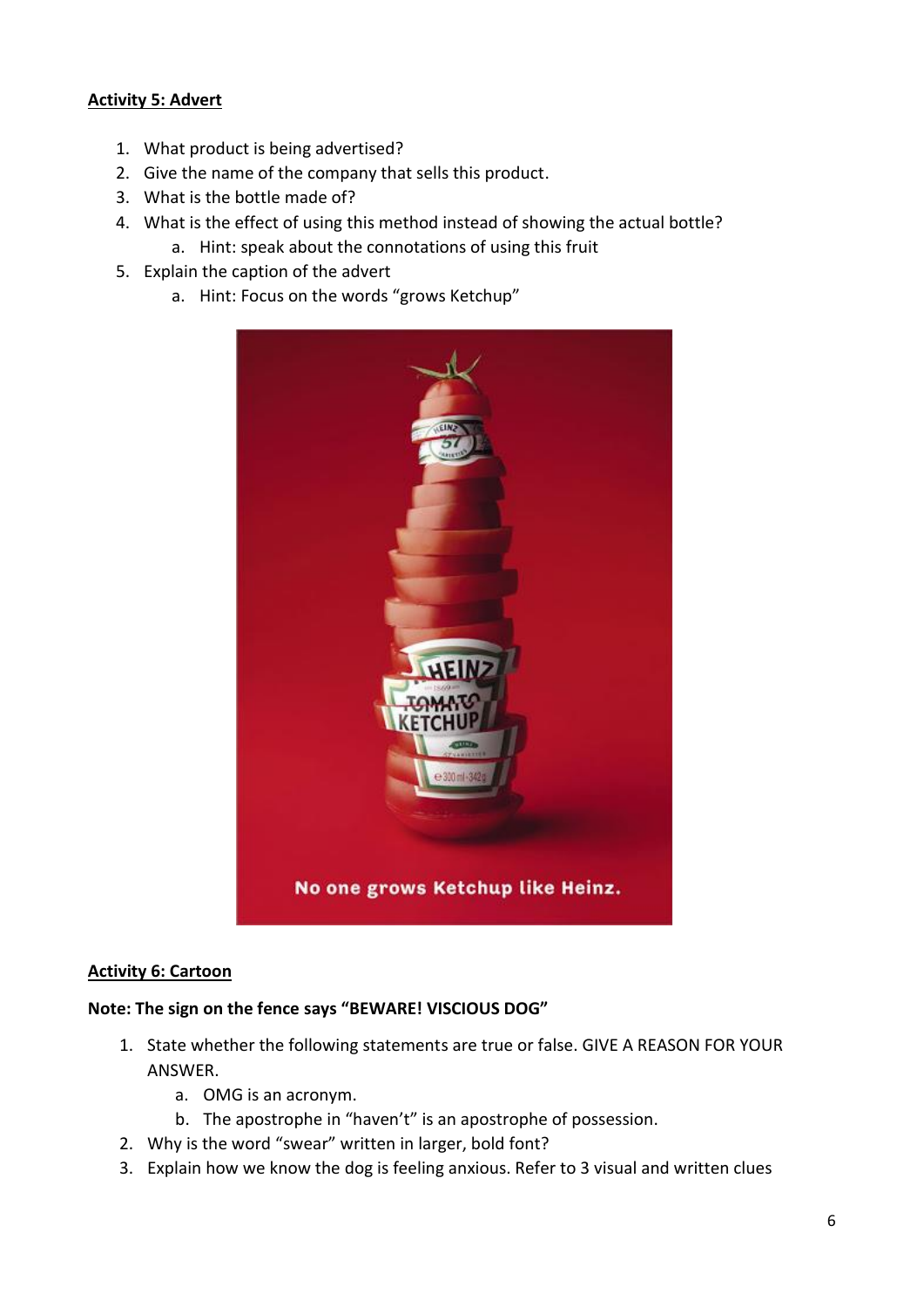4. Many might find this cartoon humorous. Using written and visual evidence from the cartoon, explain why they might find it funny.



# Let's make some notes!

Body language is an important part of everyday communication. Cartoonists make use of body language along with words to guide us into understanding what they are trying to portray in the cartoon.

1. Based on your general understanding and understanding of the cartoon above, explain what body language is.

2. Explain what body language can be seen in each of the characters in the cartoon above (i.e. describe what each of them looks like)

3. Discuss how the words of the characters and the body language of each contributes to our understanding of the cartoon (e.g. are there any bold words in the speech bubbles? etc)